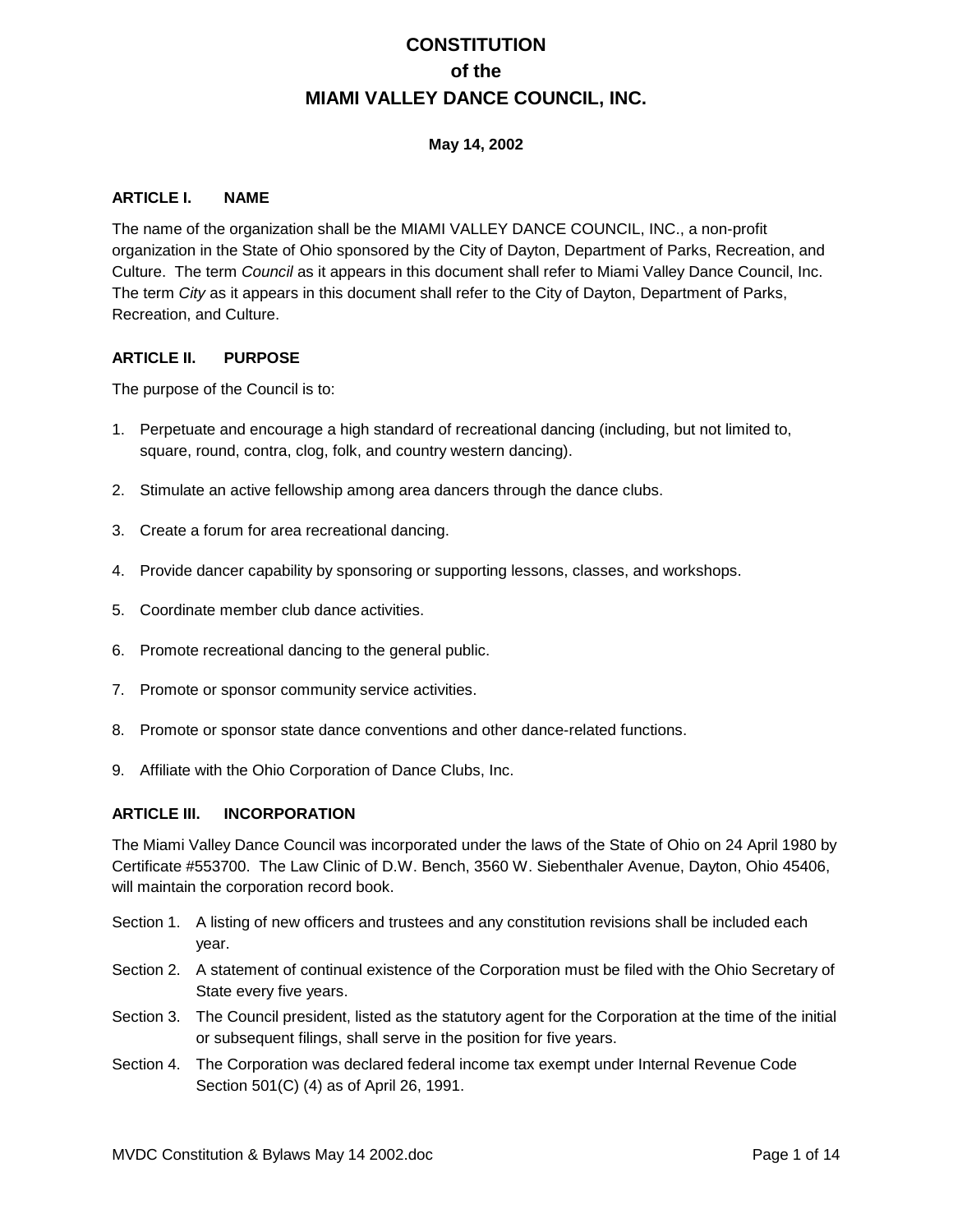## **CONSTITUTION of the MIAMI VALLEY DANCE COUNCIL, INC.**

## **May 14, 2002**

#### **ARTICLE IV. OPERATION**

Council members as a corporate body shall determine policies of the Miami Valley Dance Council, Inc. The trustees shall oversee operation of the Council. Elected and appointed officers shall assure efficient and effective operation and management.

### **ARTICLE V. MEMBERSHIP**

Council members are clubs that have been voted into membership. Membership is available to any Miami Valley area club that adheres to the purpose stated in ARTICLE II. A written request for membership submitted to the president of the Council shall include the following:

- 1. Club Name
- 2. Type of recreational dance club
- 3. Where and when the club dances
- 4. Club officers
- 5. Proposed club representative to Council
- 6. Reasons for joining
- 7. Agreement to uphold the constitution/bylaws of this Council
- 8. Copy of club's constitution and bylaws or operating procedures

## **ARTICLE VI. OFFICERS**

The elected officers of the Council shall be the trustees, the president, the vice president, the secretary and the treasurer. The appointed officers shall be the editor of the Miami Valley Dance News and representatives to the Ohio Corporation of Dance Clubs, Inc. (Amended on November 1, 1988, and rescinded on September 10, 1991.)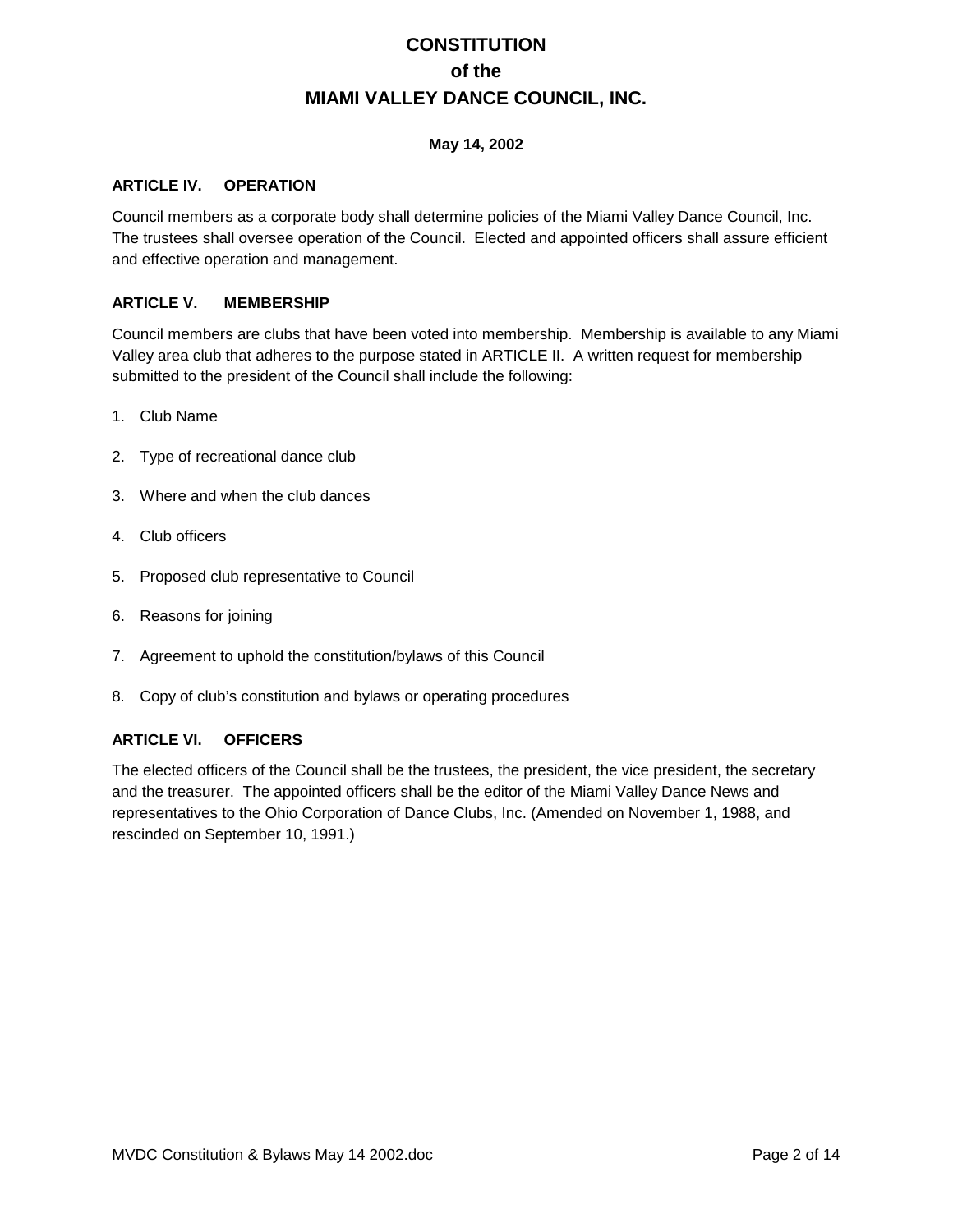## **CONSTITUTION of the MIAMI VALLEY DANCE COUNCIL, INC.**

## **May 14, 2002**

#### **ARTICLE VII. MEETINGS**

- Section 1. The regular business meetings of the Council shall be held on the second Tuesday in the odd-numbered months.
	- A. Two-thirds of the eligible voters of the Council (see Bylaws, Article III, Section 1) shall constitute a quorum.
	- B. *Robert's Rules of Order* shall be used as a guideline.
- Section 2. Special meetings may be called at the discretion of the president. The calling of a meeting is mandatory if requested by at least five club representatives. The purpose of a special meeting must be stated and no other business may be transacted at that meeting.
- Section 3. An executive board organizational meeting shall be held in December with current and newlyelected officers present.

### **ARTICLE VIII. DISSOLUTION**

In the event the Council is dissolved, any funds in the Council treasury or equipment owned by the Council itself shall become the property of the City. Such funds shall be deposited with the Division of Recreation.

### **ARTICLE IX. AMENDMENTS**

This constitution can be amended at any regular Council meeting by a two-thirds vote of the eligible voters present at the meeting. Amendments must be submitted in writing and read to all club representatives at least one meeting prior to voting. This constitution shall be reviewed every five years.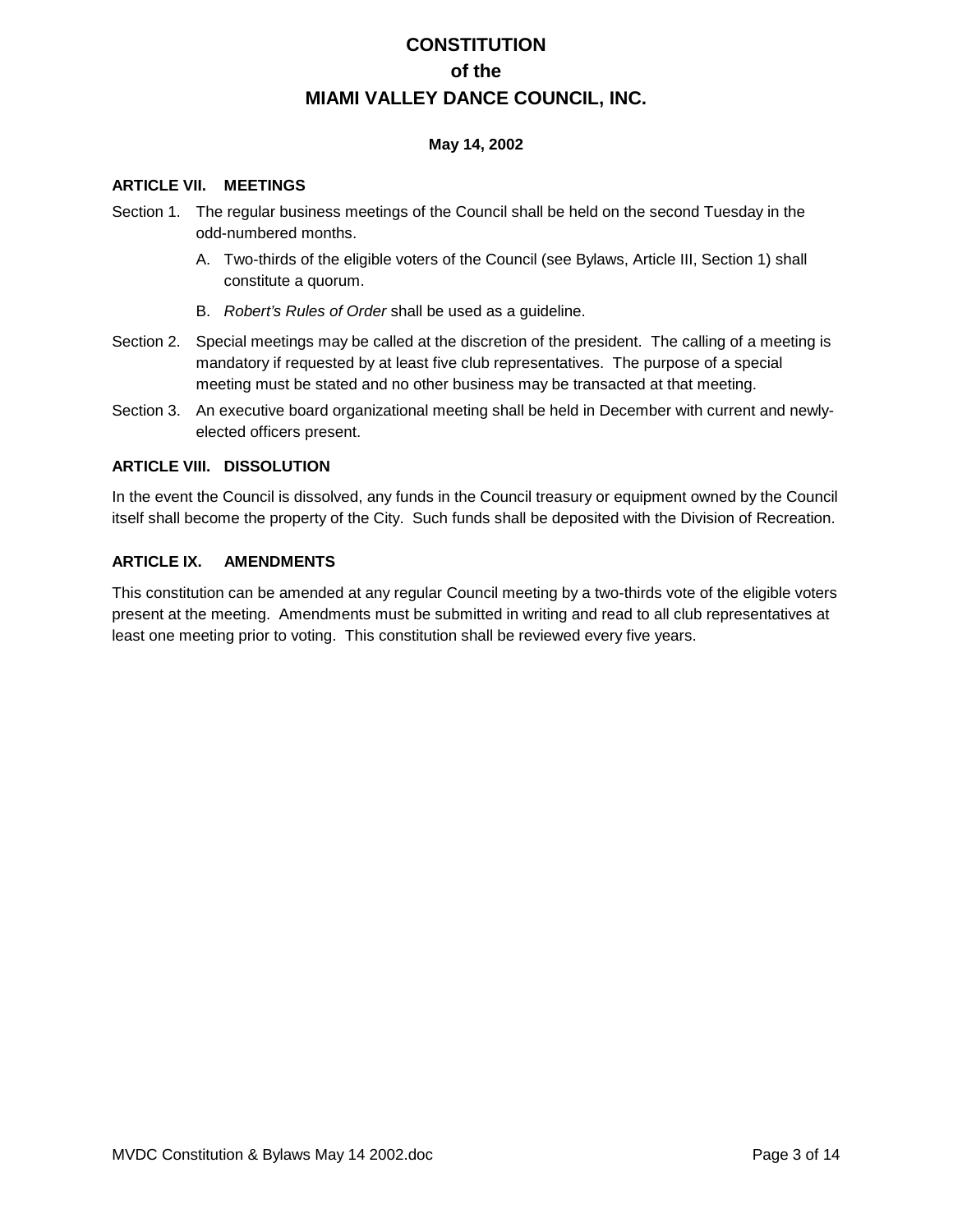This page intentionally left blank.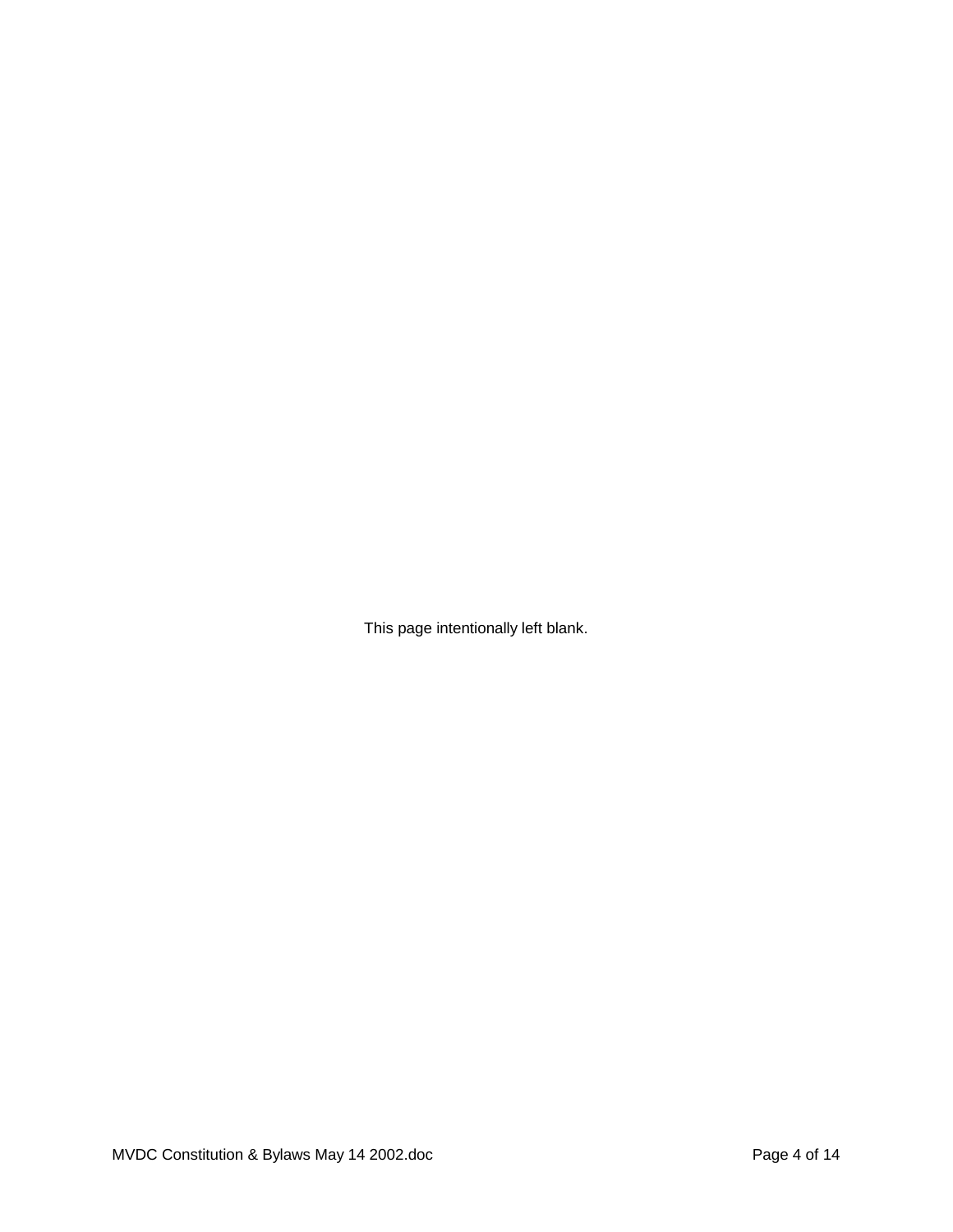## **May 14, 2002**

### **ARTICLE I. DUTIES OF THE OFFICERS**

- Section 1. Trustees (4 elected)
	- A. Oversee operation of the Council
	- B. Provide future planning recommendations to the Council.
	- C. Assume the duties of any temporarily incapacitated officer except the President until the officer is able to resume the duties of the office.

#### Section 2. President

- A. Presides at Council meetings.
- B. Manages business of the Council.
- C. Appoints
	- 1. Officers. (See Constitution, Article VI, and Bylaws, Article II, Section 5D.)
	- 2. Standing committees, (See Bylaws, Article VI, Section 3.)
	- 3. Ad hoc committees. (See Bylaws, Article VI, Section 4.)
- D. Serves as chair of the executive committee.
- E. Becomes and ex-officio member of all committees, except the nominating committee.
- F. Maintains official files.
- Section 3. Vice President
	- A. Manages operation of lessons, classes, and workshops sponsored by the Council.
	- B. Assumes the duties of the president in his/her absence.
- Section 4. Secretary
	- A. Records minutes and attendance of all business proceedings; keeps a list of all committee members and a copy of the constitution.
	- B. Processes business correspondence for the Council as required.
- Section 5. Treasurer
	- A. Receives monies, pays bills, and maintains auditable financial records.
	- B. Provides financial reports to Council meetings.
	- C. Furnishes yearly report.
	- D. Submits records for a yearly audit.
- Section 6. Editor of Miami Valley Dance News
	- A. Edits, prepares for publication, and distributes the Miami Valley Dance News six times a year.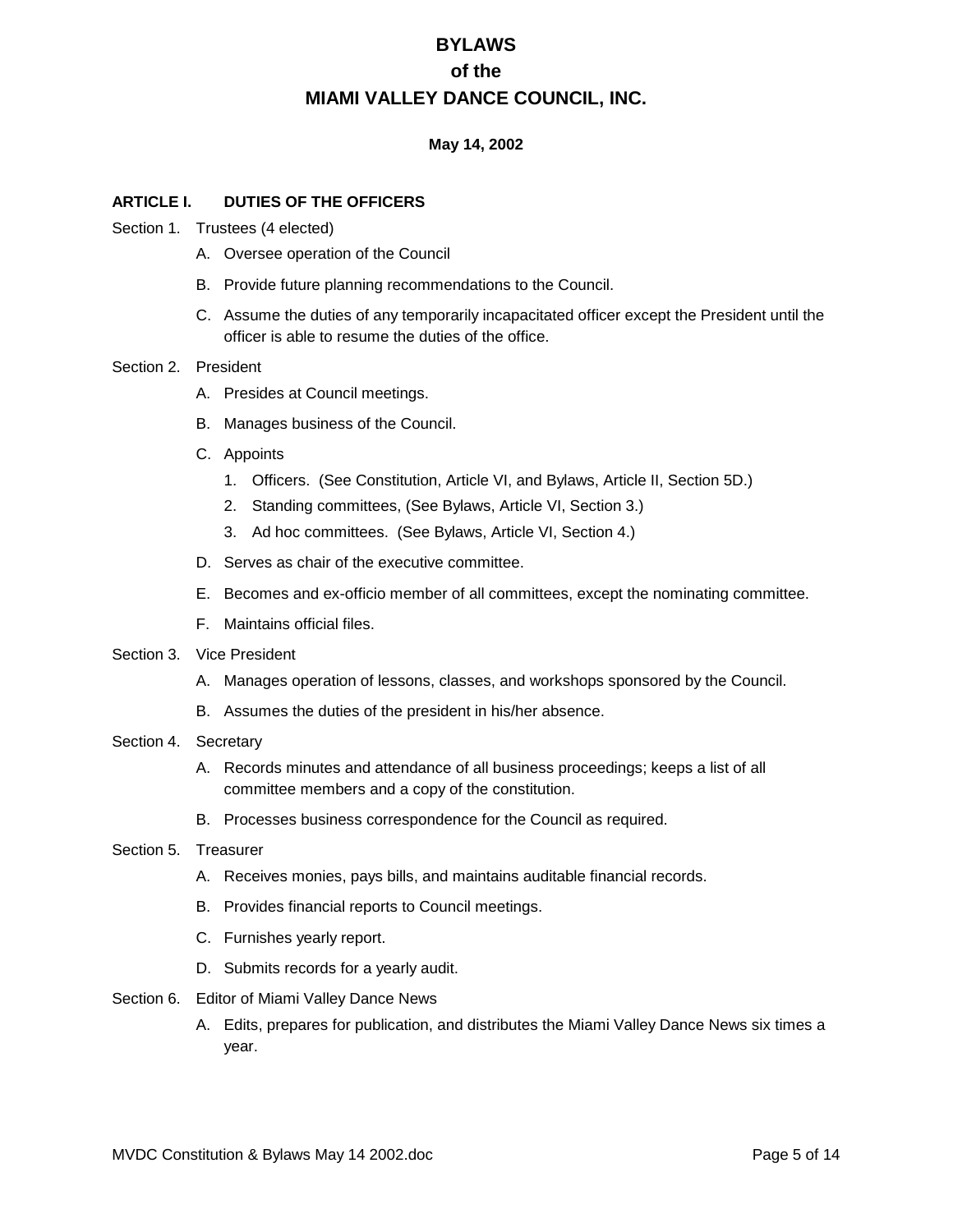### **May 14, 2002**

- Section 7. State Representatives (2)
	- A. Represent Council at meetings of the Ohio Corporation of Dance Clubs, Inc.
	- B. Act in advisory capacity for the Council.

### **ARTICLE II. ELECTION OF OFFICERS**

- Section 1. The Nominating Committee shall present a slate of candidates at the September meeting.
	- A. Candidates for elected offices shall not be limited to representatives to the Council. Members of any Council club are eligible for nomination. Candidates must be members of at least one Council club.
	- B. Each nomination presented must be accompanied by a letter from the candidate stating he/she understands and will accept the duties and responsibilities of said office if elected.
	- C. Additional nominations may be made at the September and November meetings.
- Section 2. Election of officers shall be by majority vote of eligible voters in attendance at the November meeting. (See Bylaws, Article III, Section 1.)

#### Section 3. Voting Procedures

- A. At the September Council meeting the president shall appoint three (3) Council members to count ballots.
- B. The ballots will be preprinted and numbered with a provision to tear off the number.
- C. Each club representative will register with the ballot counters to receive a numbered ballot
- E.D. Ballot counters will present election results to the Council president who will announce the winner.
- Section 4. New officers shall take office January 1.

#### Section 5. Terms of Office

- A. An elected officer, except the trustees and treasurer, shall serve a one-year term and may be re-elected for one additional term in that office.
	- 1. The trustees shall be elected for a two-year term and may be reelected for one additional term.
	- 2. The treasurer shall be elected for a one-year term and may be reelected for an unspecified number of terms.
- B. A Council member may be elected to an office previously held after a two-year interim.
- C. An elected officer may be elected to any other office but may not serve two offices at one time.
- D. An appointed officer, excluding callers and leaders, must also be a member of at least one Council club. The appointee shall be ratified by the Council and serve a one-year term except state corporation representatives who serve two-year terms. All appointed officers may be reappointed by the president. The number of terms is not limited.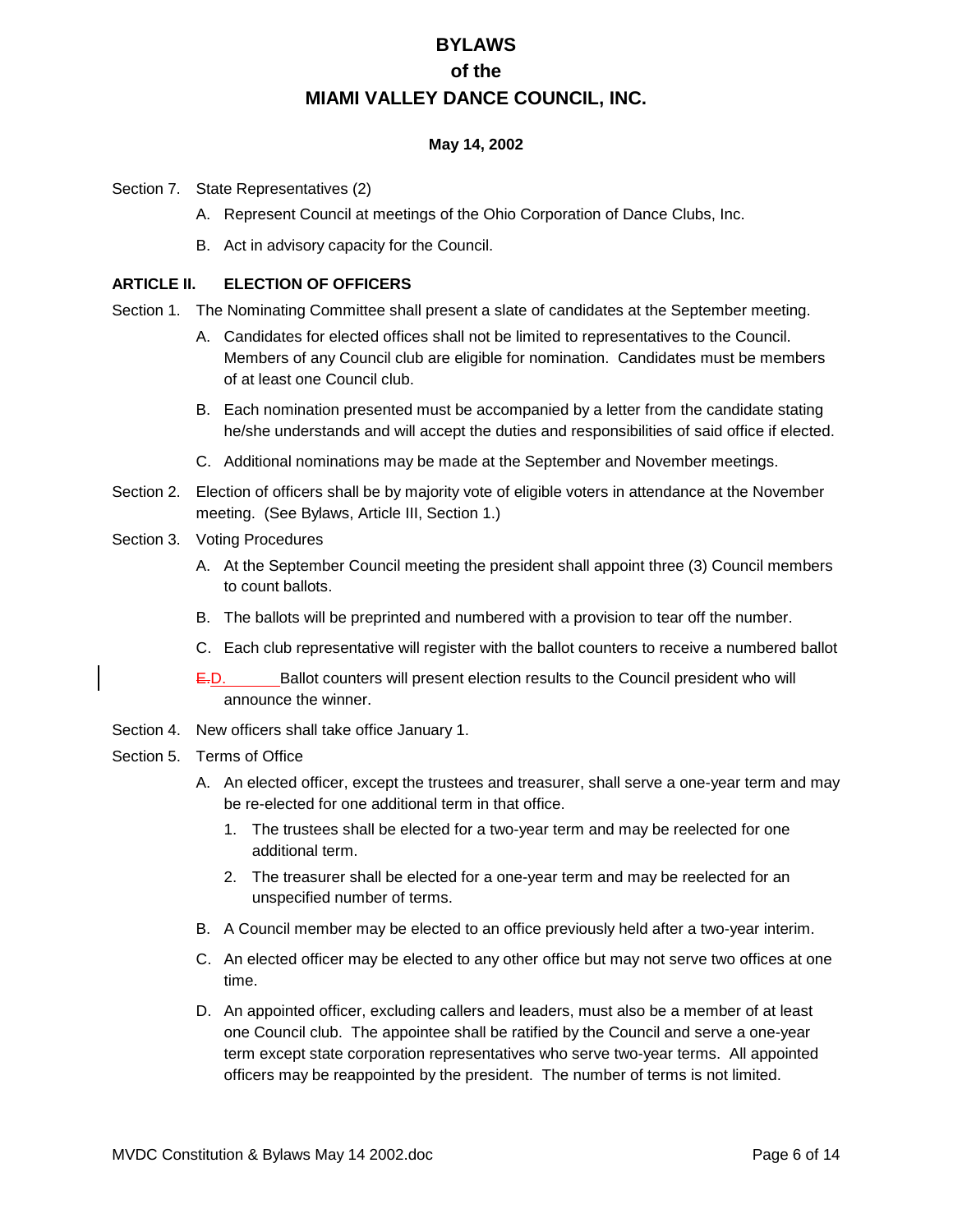### **May 14, 2002**

- E. The immediate past president shall serve as a member of the Council and the executive board for one year.
- Section 6. Removal from Office Any officer may be removed from office for misconduct or neglect of duty by a two-thirds vote of the eligible voters present and voting. (See Bylaws, Article III, Section 1.)
- Section 7. Filling a Vacated Office The Executive Board may appoint a temporary replacement for a vacated office and notify the council members of a special election to be held at the next regularly scheduled meeting. If the time remaining in the term of office is four months or less, the appointed replacement will complete the term and no special election will be held.

### **ARTICLE III. MEMBERSHIP**

- Section 1. Members of the executive board (see Bylaws, Article VI, Section 1), and one representative from each club shall have one vote at Council meetings. Each representative shall represent one club only. No individual shall have more than one vote.
- Section 2. Any dancer may attend Council meetings and take part in discussions but may not introduce a motion or vote on Council business.
- Section 3. Club representation to at least four of the six bi-monthly meetings is required to retain membership.
- Section 4. Membership in the Council is automatically withdrawn when a club is dissolved.
- Section 5. Membership of a club may be rescinded by a majority vote of the Council if it is determined by an ad hoc committee of three that such club does not operate within the constitution and bylaws of this Council.

## **ARTICLE IV. MEMBERSHIP GUIDELINES**

- Section 1. The Miami Valley Dance Council, Inc. shall
	- A. Provide services to member clubs including but not limited to
		- 1. Council-wide news and publicity;
		- 2. Consolidated member clubs' dance schedules;
		- 3. Sponsoring or supporting lessons, classes, and workshops;
		- 6.4. Promoting or sponsoring community service activities;
		- 5. Promoting or sponsoring state dance conventions and other dance-related functions;
		- 6. Liability insurance; and
		- 7. Council-wide award programs.
	- B. Endorse proper dance attire appropriate to the recreational dance type. Any deviation is at the discretion of the sponsoring club and should be announced beforehand.
	- C. Adhere, in accordance with state bylaws, to the policy of no alcoholic beverages before or during dances.
	- D. Promote smooth dancing.
	- E. Support City recreation programs whenever possible.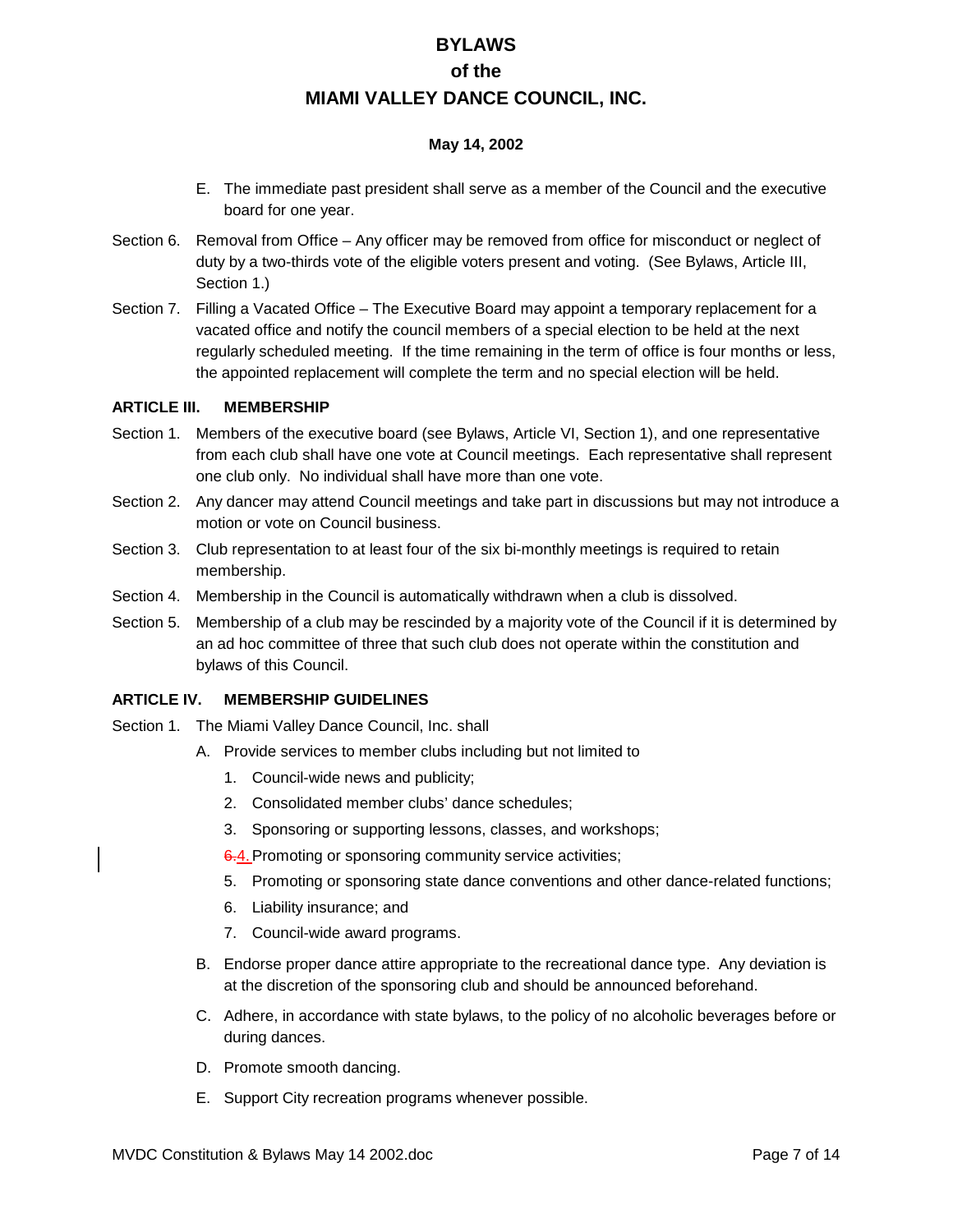### **May 14, 2002**

#### Section 2. Council member clubs shall

- A. Provide a club representative to at least four of the six bi-monthly Council meetings to maintain membership in the Council. (See Bylaws, Article III, Section 3.)
- B. Support the Buckeye Dance Convention by suspending club dancing on Friday evening and all day Saturday of the convention weekend.
- C. Support and attend activities sponsored by the Council.
- D. Visit Council member clubs if possible.
- F.E. Submit dance schedules when requested for consolidated printing.
- H.F. Assist whenever possible in the maintenance and improvement of dance facilities.
- G. For those clubs using facilities owned by the City:
	- 1. Operate the organization within the framework of the general laws, ordinances, rules and regulations of the City.
	- 2. Conduct the organization such that any person shall have equal opportunity to join and continue as a member.

### **ARTICLE V. OPERATIONAL PROCEDURES**

- Section 1. The Council shall operate on the calendar year.
- Section 2. The treasurer, president and vice president shall be bonded.
- Section 3. Monies shall be received from Council-sponsored activities. Monies remaining after payment of operating expenses shall be used for the benefit of Council clubs and dancers.
- Section 4. Monies received shall be deposited in the name of Miami Valley Dance Council, Inc.
- Section 5. Authorized signatures for checks shall be that of the treasurer and either the president or vice president.
- Section 6. Minor expenditures of \$100 or less may be approved by Council officers. Expenditures over \$100 must be authorized by the Council. All approved expenditures shall be paid upon presentation of voucher/receipt to the treasurer.
- Section 7. Persons authorized to attend State Corporation meetings on behalf of the Council may be reimbursed for mileage and one meal at the government-accepted per diem rate. Reimbursement shall not exceed actual expenses.

#### **ARTICLE VI. COMMITTEES**

- Section 1. Executive Board
	- A. Consists of elected and appointed Council officers (see Constitution, Article VI) and immediate past president.
	- B. Functions for emergency action only between regular Council meetings.
	- C. Has powers of the Council, except to reverse any action of the Council.
	- D. Provides minutes of special meetings at the next regular Council meeting.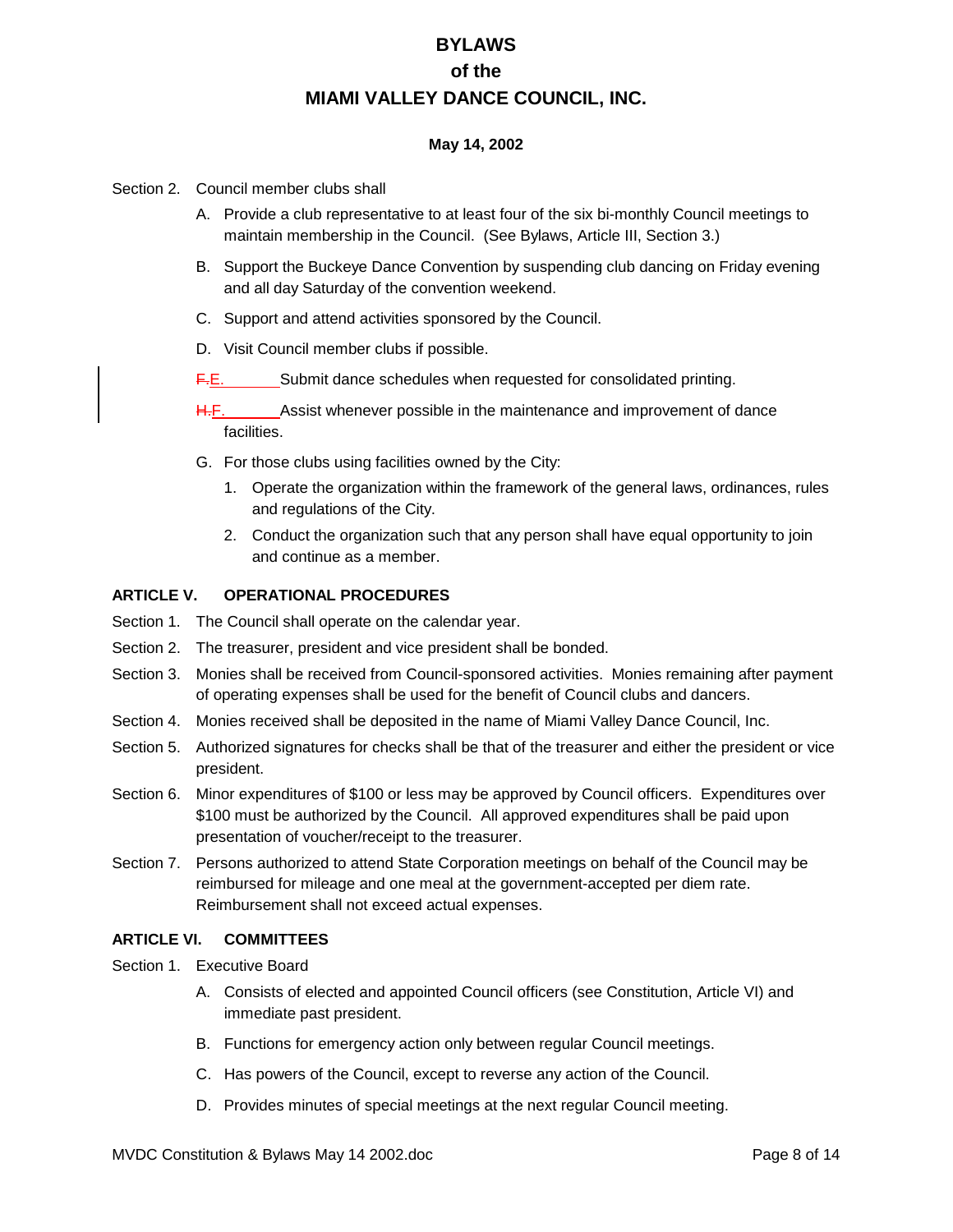### **May 14, 2002**

- Section 2. Executive Committee
	- A. Consists of the Executive Board plus the chairs of all committees.
	- B. Assists in the management of and makes recommendations to the Council.

#### Section 3. Standing Committees & Representatives

These committees and representatives serve a one-year term unless otherwise indicated. Chairs need not be club representatives but must be ratified by the Council unless otherwise indicated.

- A. Community Relations / Publicity Committee
	- 1. Develops and implements a public relations program including community service activities.
	- 2. Creates publicity for Council-wide activities.
	- 3. Arranges public demonstrations of all forms of recreational dance available through the Council.
- B. Schedule-Printing Committee
	- 1. Requests club dance schedules and consolidates them into a Council-wide schedule.
	- 2. Prints and distributes Council-wide schedule at an interval determined by the Council.
- C. Awards Committee
	- 1. Implements Council-wide award programs including but not limited to Honor Roll Dancers program, club anniversary recognition, and banner raid program.
	- 2. Recommends guidelines for implementation of awards programs to the Council for its approval.
	- 3. Publishes and distributes Council approved guidelines for award programs.
	- 4. Maintains award displays including but not limited to banner raid board, club anniversary plaques, honor roll dancers, Council past presidents, and plaques awarded to the Council. Maintenance of award displays at the Michael Solomon Pavilion will be in cooperation with the Michael Solomon Support Committee.
	- 5. Plans and implements an annual Honor event to recognize award recipients.
- D. Historian
	- 1. Maintains a pictorial and narrative history of the Council.
	- 2. Maintains and keeps Council quilt and banner.
- E. Michael Solomon Support Committee
	- 1. Management The MSSC shall manage the Michael Solomon Pavilion by
		- a. performing building and yard maintenance and improvements with the permission of the City,
		- b. planning expenditures through the use of a Council approved budget,
		- c. providing a schedule function,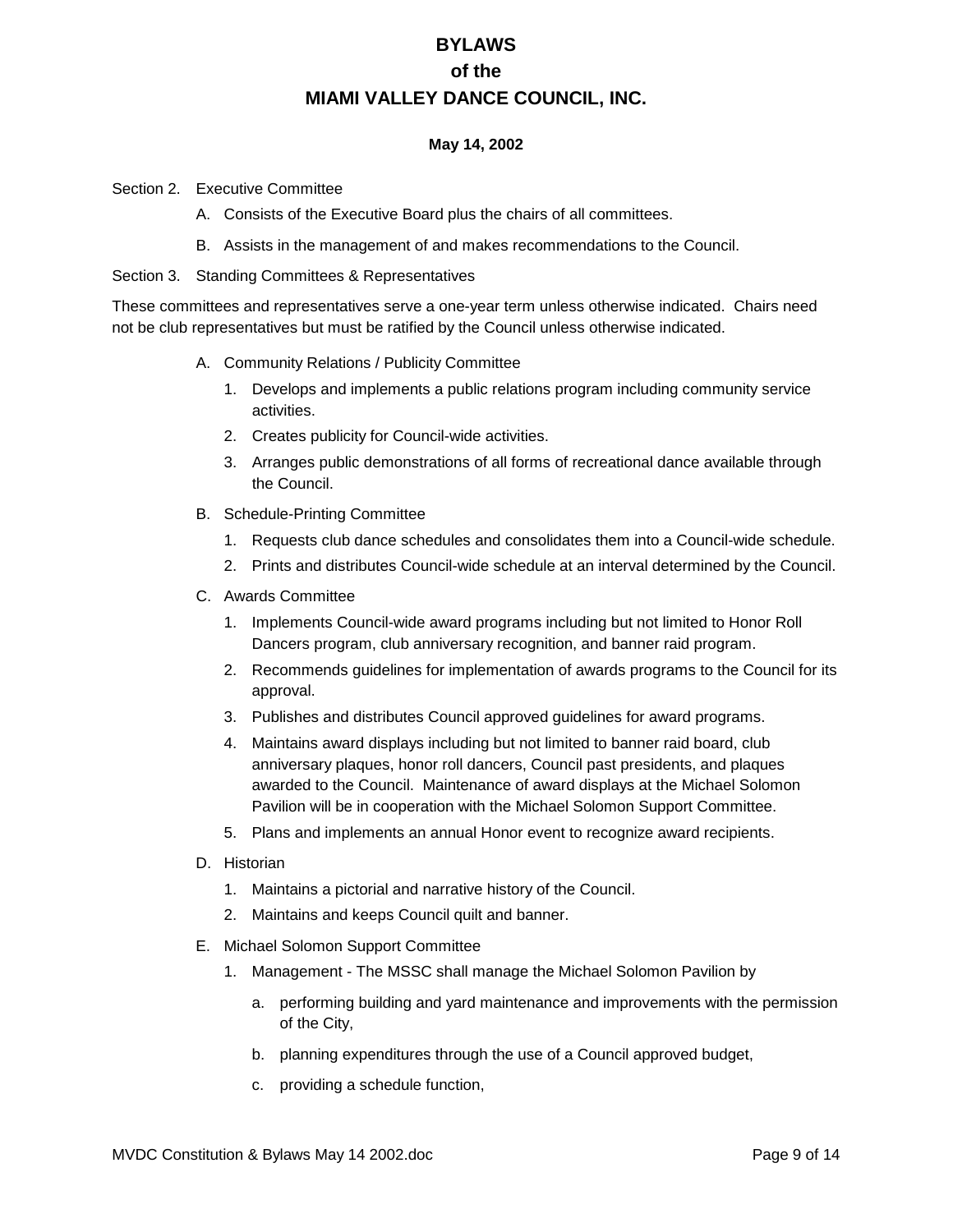### **May 14, 2002**

- d. recommending usage fees for approval by the Council, and
- e. publishing schedule information, usage guidelines, and approved usage fees.
- 2. Chair The Chair of the MSSC
	- a. shall be selected by the membership of MSSC,
	- b. shall serve for a term to be determined by the MSSC membership,
	- c. shall act as liaison between the Pavilion users, the Council, and the City in matters concerning the Pavilion, and
	- d. shall report status of MSSC activities and finances to the City.
- 3. Membership The membership of the MSSC shall consist of one representative from each organization that meets regularly (at least 6 meetings a year) in the Michael Solomon Pavilion. The Council shall be represented by a Trustee. The President of the Council shall be an ex-officio member of the MSSC.
- 4. Monies
	- a. The MSSC shall prepare and submit a budget for Council approval each year.
	- b. The MSSC shall maintain a support fund separate from Council monies.
	- c. Usage fees shall be deposited into the support fund.
	- d. The support fund shall be used only for the management (as defined above) of the Michael Solomon Pavilion.
	- e. The MSSC shall submit a financial report for each regularly scheduled Council meeting.
	- f. MSSC finances shall be subject to audit by the Council and the City.
- 5. Meetings The MSSC shall hold at least four (4) meetings per year.
- 6. Operating Procedures The MSSC may create and approve internal operating procedures without the further approval of the Council as long as such operating procedures are not in conflict with the Council Constitution and By-Laws.
- F. Hotline Committee
	- 1. Maintains recorded hotline with up-to-date information on dance activities, including schedule changes, location changes, and cancellations.
	- 2. Requests schedule information from clubs.
	- 3. Responds to hotline inquiries or directs inquiries to appropriate contacts.

#### Section 4. Ad Hoc Committees

These committees do not serve a set term but are for a specific purpose only.

- A. Nominating Committee
	- 1. Consists of three individuals who are not current Council officers.
	- 2. Presents slate of officers at the September Council meeting.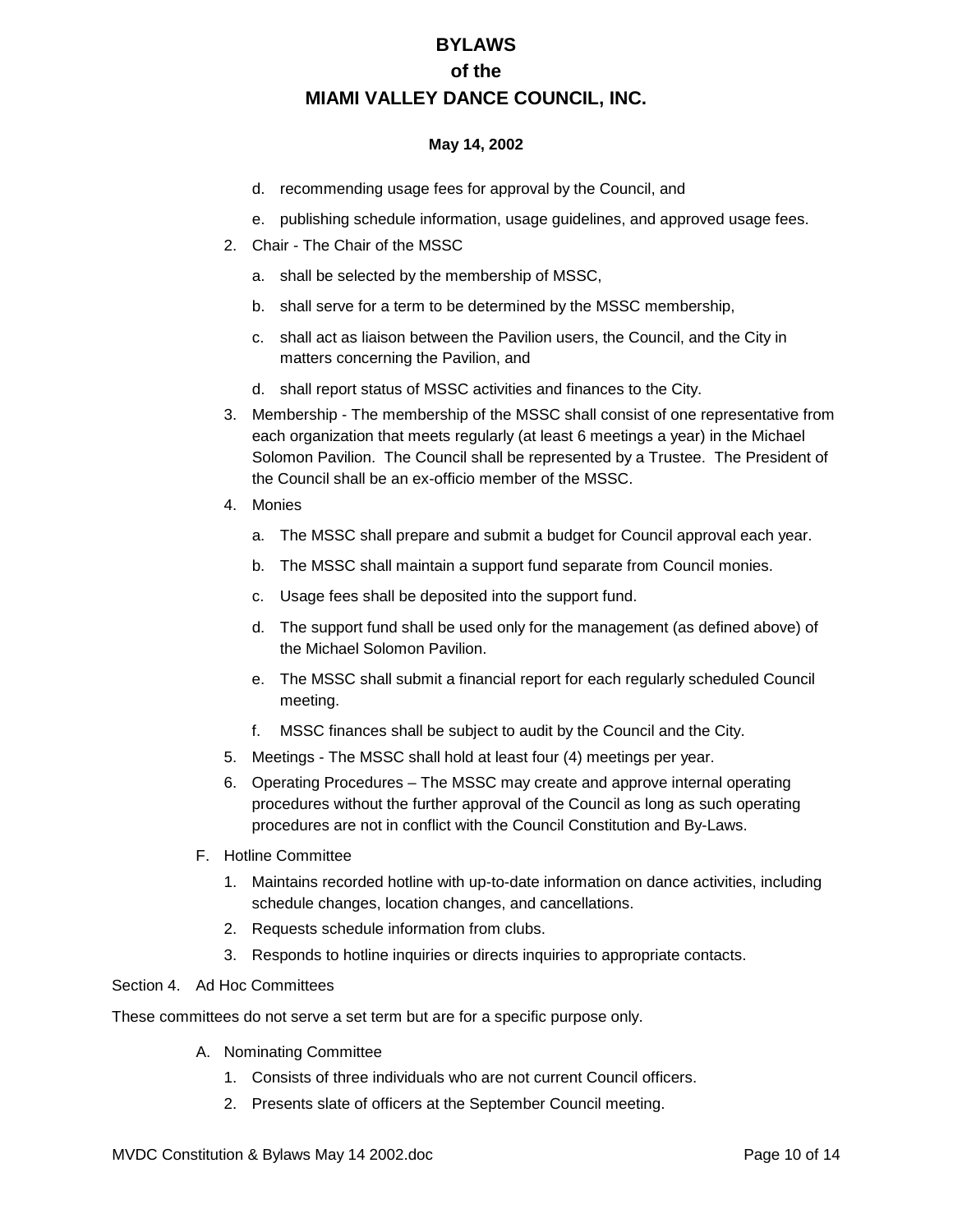### **May 14, 2002**

- B. Ohio State Convention Committee
	- 1. The chair shall be appointed following the last Dayton-hosted convention. All other members of this committee shall be appointed by the chair.
	- 2. Plans, organizes and coordinates the Buckeye Dance Convention for the year it is held in Dayton.
	- 3. Serves until the completion of the convention for which it was originally assembled.
- C. Audit Committee
	- 1. Annually audits the financial records of the Council.
	- 2. Presents audit reports to the Council president no later than the March meeting
- D. Constitution Committee
	- 1. Proposes revisions and/or amendments to the Constitution, Bylaws, and Standing Policies.
	- 2. This committee shall be created no less than once every five (5) years.
- E. Membership Committee
	- 1. Investigates the legitimacy of club applications for Council membership.
	- 2. Presents recommendations to Council.
- F. Other Committees
	- 1. Formed by the president for purposes not specifically stated in this document

#### **ARTICLE VII. AMENDMENTS**

These bylaws can be amended at any regular Council meeting by a majority vote of the eligible voters present at the meeting. Amendments must be submitted in writing and read to the club representatives at least one meeting prior to voting. These bylaws shall be reviewed every five years.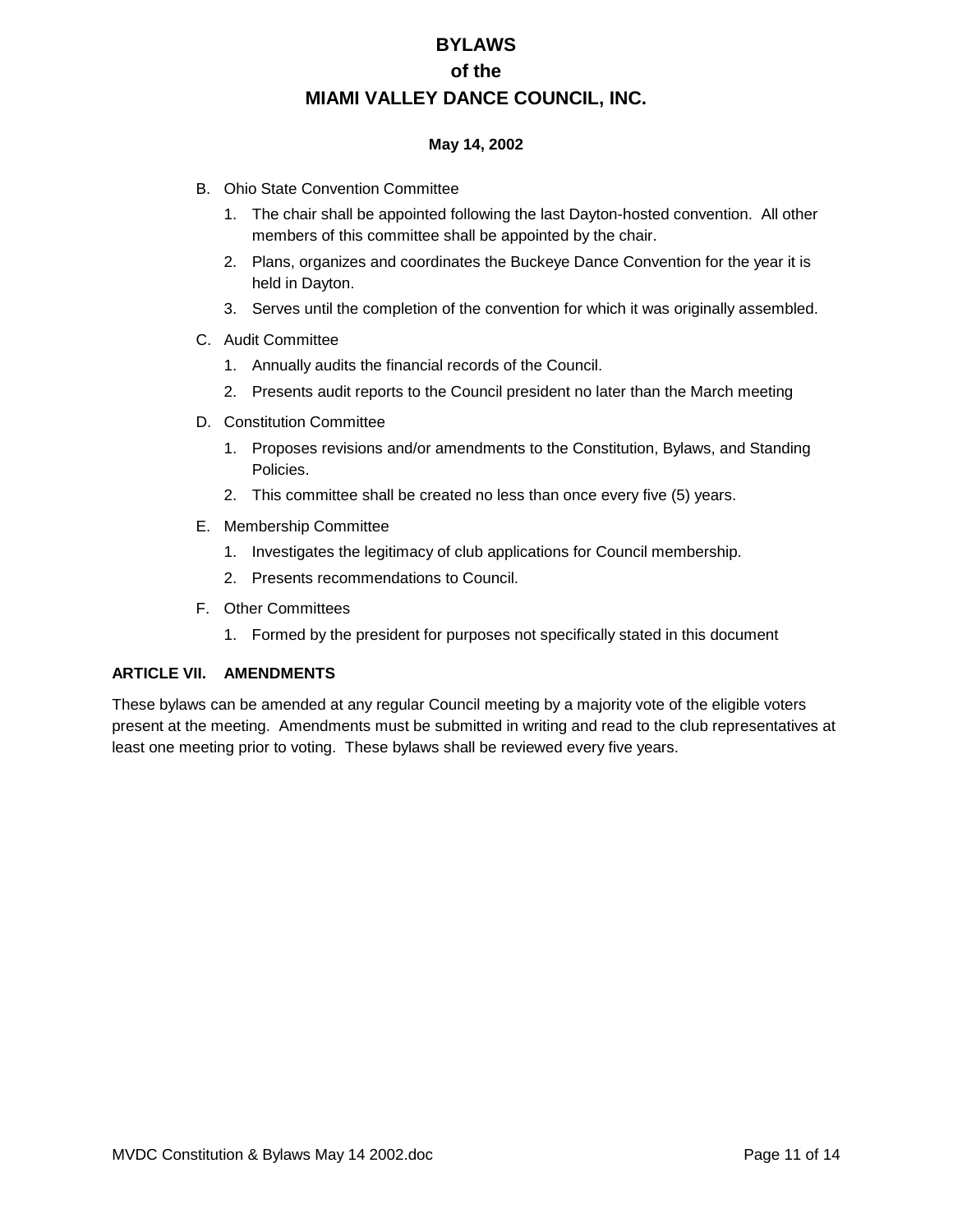This page intentionally left blank.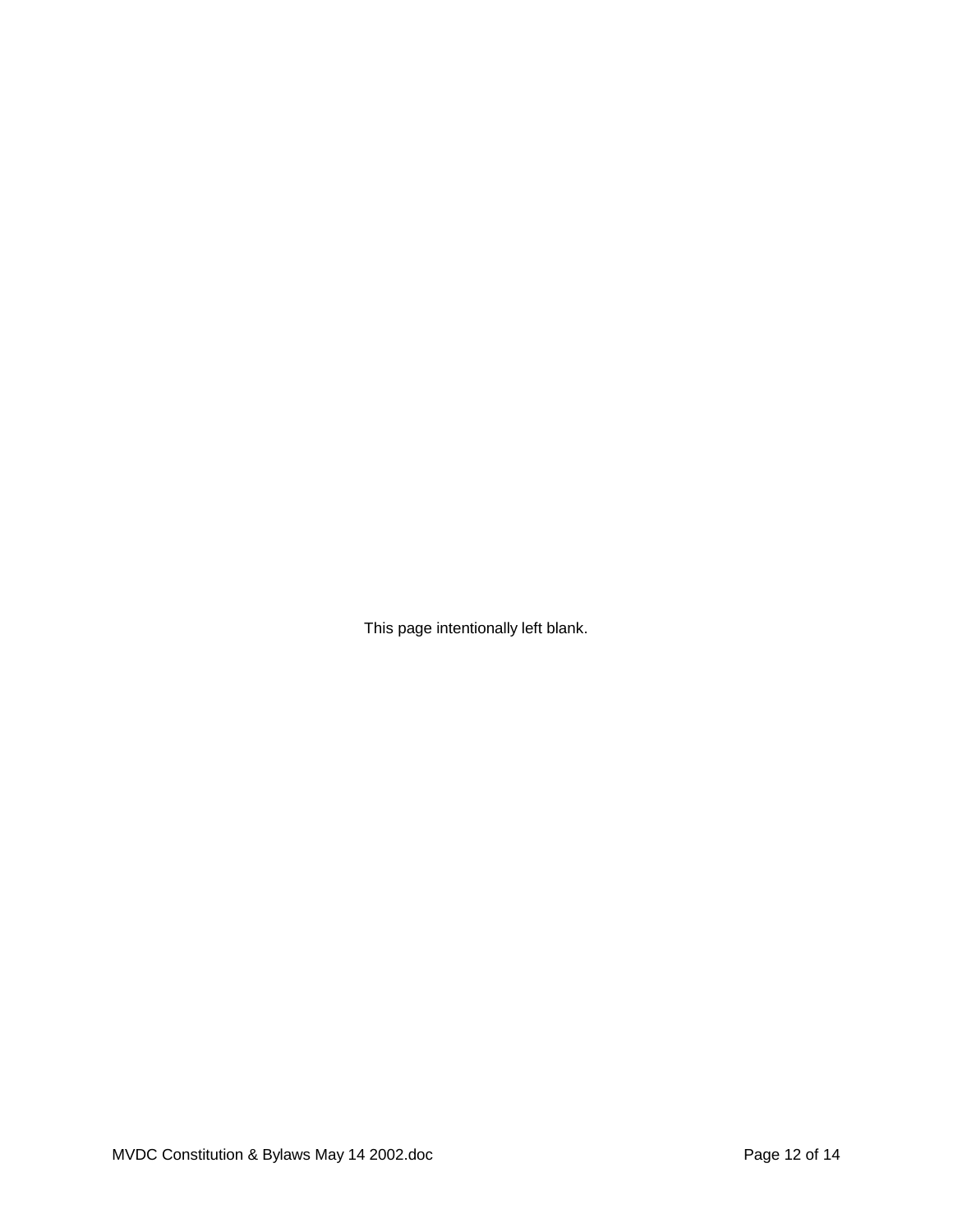# **MIAMI VALLEY DANCE COUNCIL STANDING POLICIES**

### **May 14, 2002**

- 1. Any Council club which has been dancing for 25 years or more will be recognized with a plaque. For each 5 years beyond 25, the club will be recognized with a silver star. For the  $50<sup>th</sup>$  anniversary, the club will be recognized with a new plaque. For each 5 years beyond 50, the club will be recognized with a gold star. To receive this honor the club must make a written request and provide a brief written history of the club.
- 2. The Council will print and distribute free coupon books to mainstream or plus lesson class graduates. The coupon books will contain coupons for free admissions to clubs that are interested in participating.
- 3. Council will recognize dancers with 100 raids by adding names to the Pavilion wall plaque.
- 4. Council will drop the Honor Couples Dinner in place of paying for the Honor Raider badges.
- 5. Honor couples nominee forms will be due at the November council meeting.
- 6. Current year Honor Couples from all areas of the state who are wearing their Honor badges shall be admitted free to Council club dances for one year.
- 7. Representatives of Council clubs will write or change Banner Raid rules.
- 8. Banner Raid rules will be published yearly in the *Miami Valley Dance News.*.
- 9. Council will adopt and publish a detailed budget.
- 10. Insurance forms will be due at the January Council meeting and payment will be due at the March meeting.
- 11. Council will set up and maintain an Education Fund to pay dues to other organizations. A maximum of \$300 will be provided to dancers attending Mini-Legacy.
- 12. Council will provide paid registrations to the state convention for the Honor Couple.
- 13. Council will pay for the Council president to attend the State Corporation luncheon at the state convention.
- 14. Council will pay the booking fee to reserve the convention center for Dayton conventions.
- 15. Council will provide a hospitality room one year prior to Dayton's convention. Council will develop and promote a special badge and publicity dress for the state convention in Dayton.
- 16. Council may advertise a Dayton convention no sooner than the Friday night of the preceding convention.
- 17. Council will have a publicity banner.
- 18. The Council quilt will be displayed at conventions and other events.